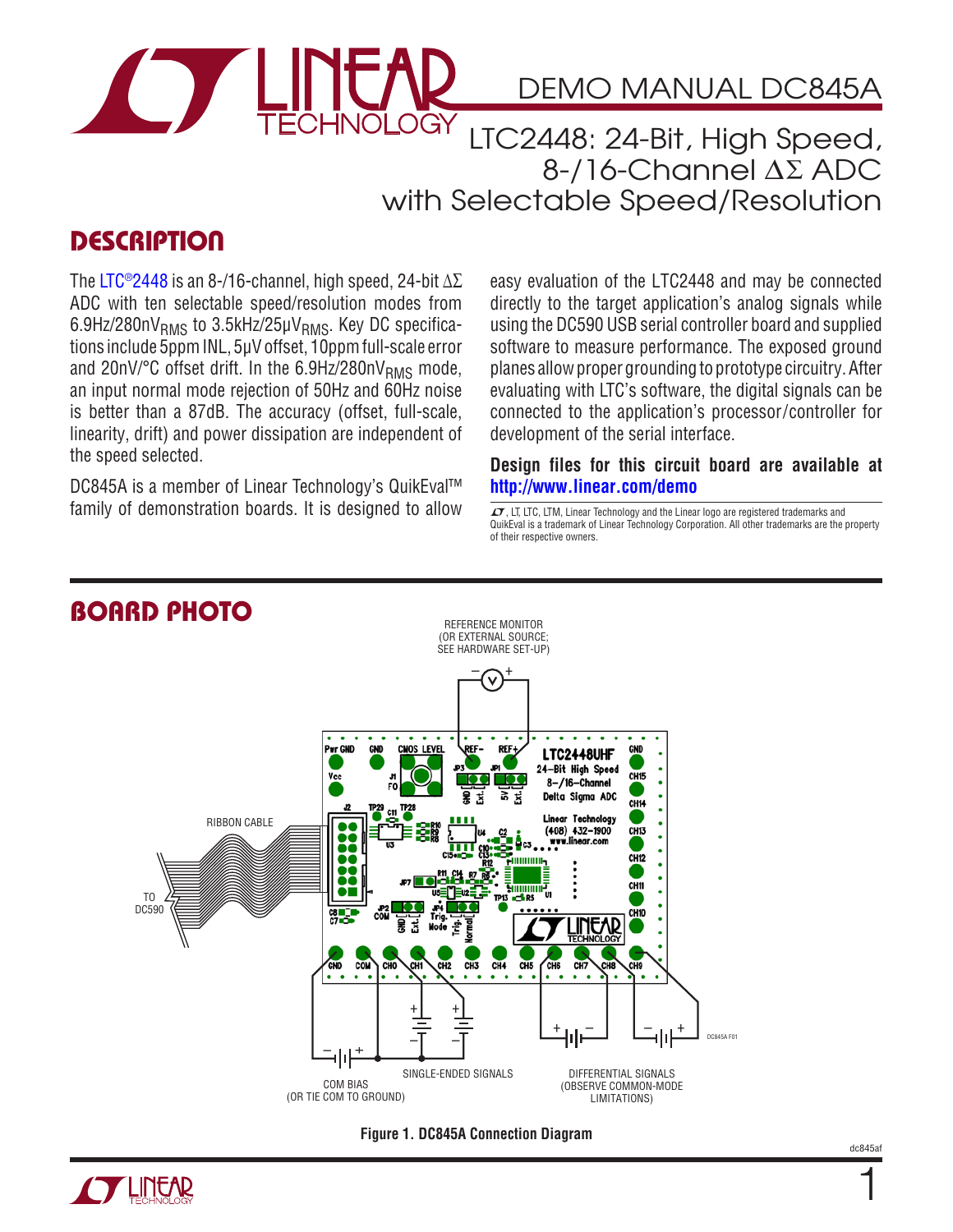# Quick Start Procedure

- Connect the DC845A to a DC590 USB serial controller using the supplied 14-conductor ribbon cable.
- Connect the DC590 to a host PC with a standard USB A/B cable.
- $\blacksquare$  Run the evaluation software supplied with the DC590, or download it from www.linear.com/software. The correct program will be loaded automatically.
- Click the COLLECT button to start reading the input voltage.
- $\blacksquare$  Click the slider at the bottom of the strip chart display to change the oversample ratio (OSR) which will, in turn, change the data output rate.

Tools are available for logging data, changing reference voltage, changing the number of points in the strip chart and histogram, and changing the number of points averaged for the DVM display.



**Figure 1. DC847A Evaluation Software**



dc845af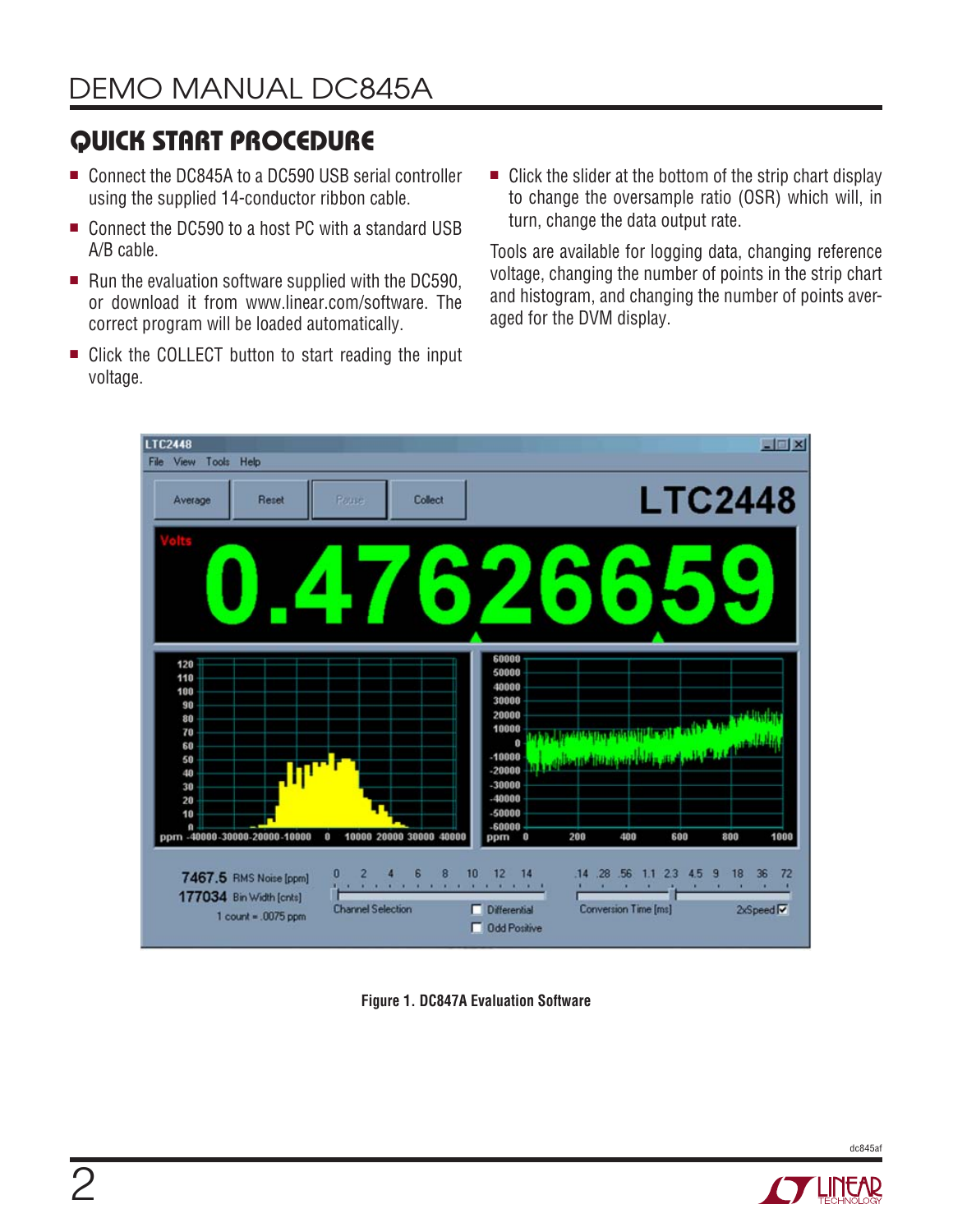## Hardware Setup

#### **Jumpers**

**JP1, JP3**: Select the source for REF<sup>+</sup> and REF<sup>-</sup>, respectively. REF<sup>+</sup> can be 5.00V from the on-board LT1236 reference (default) or supplied externally. REF– can be ground (0V, default) or supplied externally.

**JP2:** Select the source for analog COM input, either tied to ground or supplied externally to the COM turret post.

**JP4:** Trigger mode; either normal (default) or externally triggered.

**JP7:** Trigger input signal. Pin 1 is a 5V logic signal, Pin 2 is ground. When trigger mode is selected on JP3, a rising edge starts a new conversion. Note: Since a conversion cannot be terminated once started, this signal can only be used to slow down the conversion rate.

#### **CONNECTION TO THE DC590 USB SERIAL CONTROLLER**

J2 is the power and digital interface connector. Connect to the DC590 USB serial controller with the supplied 14-conductor ribbon cable.

#### **ANALOG CONNECTIONS**

Channels 0-7 have 1μF capacitors from the inputs to ground. Channels 8-15 do not have capacitors installed, however there are pads for these capacitors on the back of the board. The reason for this is that some applications benefit from a large capacitance at the inputs while others require no capacitance.

Analog signal connections are made via the row of turret posts along the edge of the board. Also, if connecting the board to an existing circuit, the exposed ground planes

along the edges of the board may be used to form a solid connection between grounds.

**GND**: Ground turrets are connected directly to the internal analog ground plane.

**PWR GND**: Power ground; connected to the power return trace.

**V<sub>CC</sub>**: This is the supply for the ADC. Do not draw any power from this point. External power may be applied to this point after disabling the switching supply on the DC590. If the DC590 USB serial controller is being used, the voltage must be regulated 5V only, as the isolation circuitry will also be powered from this supply. See the DC590 Quick Start Guide for details.

**REF+, REF–**: These turrets are connected to the LTC2448  $REF^{+}$  and  $REF^{-}$  pins. If the on-board reference is being used, the reference voltage may be monitored from this point. An external reference may be connected to these terminals if JP1 and JP3 are configured for external reference.

Note: The REF<sup>+</sup> and REF<sup>-</sup> terminals are decoupled to ground with 0.1μF and 10μF capacitors in parallel. Thus, any source connected to these terminals must be able to drive a capacitive load and have very low impedance at DC. Examples are series references that require an output capacitor and C-load stable op amps, such as the LT1219 and LT1368.

**CH0-CH15**: Differential inputs to the LTC2448. These inputs may be configured either as single-ended inputs with respect to the COM pin, or adjacent pairs may be configured as differential inputs (CH0-1, CH2-3, etc.).

See note about loading capacitors on CH0-7.

## **EXPERIMENTS**

## **INPUT NOISE**

Solder a short wire from CH0 to CH1. Set the demo software to OSR32768 (6.8 samples per second) and check the 2× box. Noise should be approximately  $0.056$ ppm of  $V_{\text{RFF}}$ (280nV). Next, select different oversample ratios. Measured noise for each oversample ratio should be close to the values given in the LTC2448 data sheet.

#### **COMMON MODE REJECTION**

Tie the two inputs (still connected together from the previous experiment) to ground through a short wire, and note the indicated voltage. Tie the inputs to REF+; the difference should be less than 5μV due to the 120dB CMRR of the LTC2448.

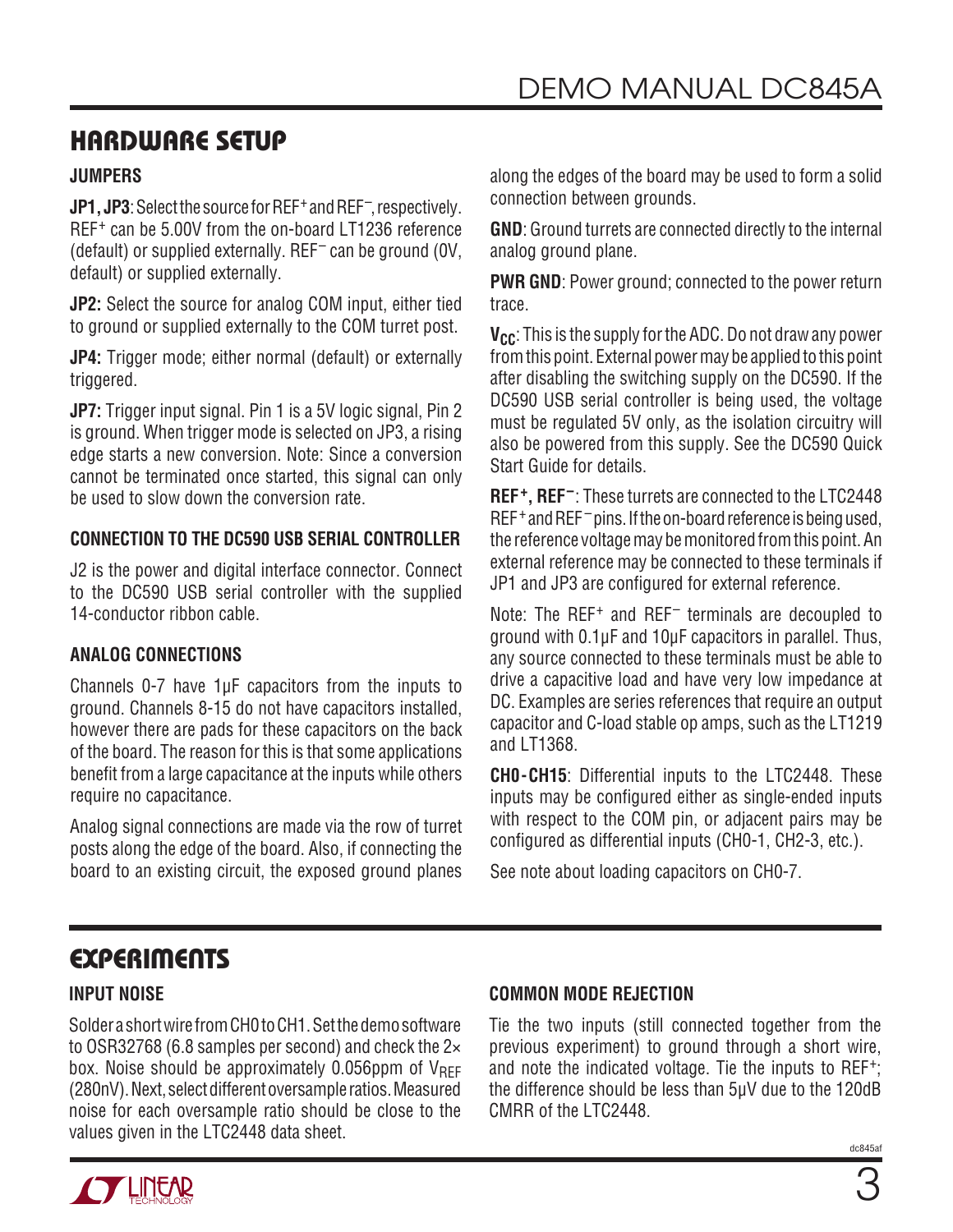## **EXPERIMENTS**

### **INPUT NORMAL MODE REJECTION**

The LTC2448's SINC4 digital filter is trimmed to strongly reject both 50Hz and 60Hz line noise when operated with the internal conversion clock and oversample ratio 32768 (6.8 samples per second). To measure input normal mode rejection, connect COM to a 2.5V source such as an LT1790-2.5 reference or a power supply. Connect any otherinput (CH0-CH15) to the same supply through a 10k resistor. Apply a 10Hz, 2V peak-to-peak sine wave to the input through a 1µF capacitor.

Select OSR32768 (6.8 samples per second) and 2× mode in the demo software and start taking data. The input noise will be quite large, and the graph of output vs time should show large variations.

Next, slowly increase the frequency to 55Hz. The noise should be almost undetectable in the graph. Note that the indicated noise in ppm may still be above that of the data sheet specification because the inputs are not connected to a DC source.

Change the OSR to 16384 (13.75 samples per second). The noise will increase substantially, as the first notch at this OSR is at 110Hz. Increase the signal generator frequency to 110Hz, and the noise will drop again.

## Parts List

| <b>ITEM</b>    | QTY          | <b>REFERENCE</b>                      | <b>PART DESCRIPTION</b>                     | <b>MANUFACTURER/PART NUMBER</b>      |
|----------------|--------------|---------------------------------------|---------------------------------------------|--------------------------------------|
| 1              | 4            | C3, C7, C10, C13                      | CAP., CHIP, X7R, 00.01µF, 16V               | AVX, 0603YC103KAT1A, 0603            |
| $\overline{2}$ | 3            | C11, C14, C15                         | CAP., CHIP, X7R, 0.1µF, 16V                 | AVX, 0603YC104MAT1A, 0603            |
| 3              | 10           | C1, C4, C6, C16-C21, C29              | CAP., CHIP, X5R, 1µF, 10V                   | TAIYO YUDEN, LMK107BJ105MG, 0603     |
| 4              | 3            | C2, C9, C12                           | CAP., CHIP, X5R, 4.7µF, 6.3V                | TAIYO YUDEN, JMK212BJ475MG, 0805     |
| 5              | 1            | C8                                    | CAP., CHIP, X5R, 10µF, 6.3V                 | TDK, C2012X5R0J106M, 0805            |
| $6\,$          | 0            | C22-C28                               | OPT.                                        |                                      |
| $\overline{7}$ | 24           | TP1-TP6, TP8, TP10-TP12,<br>TP14-TP27 | TURRET, TESTPOINT, 0.064"                   | MILL-MAX, 2308-2                     |
| 8              | 0            | TP13, TP28, TP29                      | OPT. (SURFACE MOUNT PAD ONLY)               |                                      |
| 9              | 4            | JP1-JP4                               | HEADER, 3-PIN, 1 ROW, 0.079"                | COMM-CON, 2802S-03G2                 |
| 10             | 4            | FOR (JP1-JP4)                         | SHUNT, 0.079" CENTER                        | COMM-CON, CCIJ2MM-138GW              |
| 11             | 0            | JP7                                   | OPT.                                        |                                      |
| 12             | 0            | J1 (OPT.)                             | CONN., SMA COAXIAL, STRAIGHT JACK           | CONNEX, 132134                       |
| 13             | 1            | J2                                    | HEADER, VERTICAL DUAL, 2x7, 0.079"          | MOLEX, 87831-1420                    |
| 14             | 1            | R <sub>7</sub>                        | RES., CHIP, 100, 5%                         | AAC, CR16-101JM, 0603                |
| 15             | 3            | R8, R9, R10                           | RES., CHIP, 4.99k, 1%                       | VISHAY CRCW0603                      |
| 16             | 2            | R5, R11                               | RES., CHIP, 10k, 5%                         | AAC, CR16-103JM, 0603                |
| 17             | 0            | R <sub>6</sub>                        | OPT.                                        |                                      |
| 18             | $\mathbf{1}$ | U1                                    | I.C., 24-BIT 8-/16-CHANNEL DELTA SIGMA ADCs | LINEAR TECHNOLOGY, LTC2448UHF, 38QFN |
| 19             | 1            | U <sub>4</sub>                        | I.C., PRECISION REFERENCE                   | LINEAR TECHNOLOGY, LT1236ACS8-5, SO8 |
| 20             | 1            | U <sub>3</sub>                        | I.C., SERIAL EEPROM                         | MICROCHIP, 24LC025-I/ST, TSSOP-8     |
| 21             | 1            | U <sub>2</sub>                        | I.C., NONINVERTING MULTIPLEXER              | FAIRCHILD, NC7SZ157P6X, SC70         |
| 22             |              | U <sub>5</sub>                        | I.C., SINGLE D FLIP-FLOP                    | ON SEMICONDUCTOR, NL17SZ74US, US8    |

dc845af

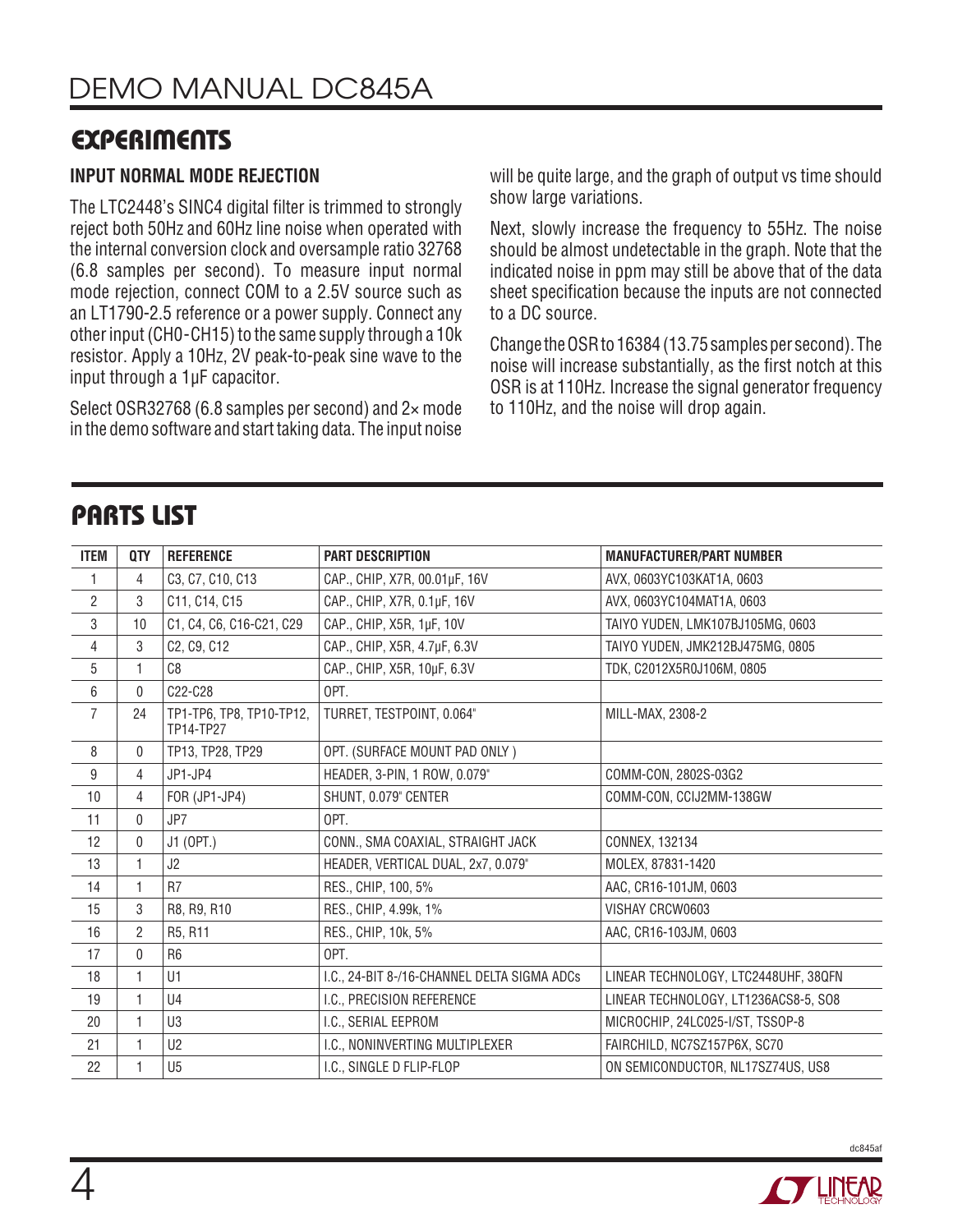

Figure 3. 24-Bit High Speed 8-/16-Channel Delta Sigma ADC **Figure 3. 24-Bit High Speed 8-/16-Channel Delta Sigma ADC**

dc845af

5



Information furnished by Linear Technology Corporation is believed to be accurate and reliable. However, no responsibility is assumed for its use. Linear Technology Corporation makes no representation that the interconnection of its circuits as described herein will not infringe on existing patent rights.

# DEMO MANUAL DC845A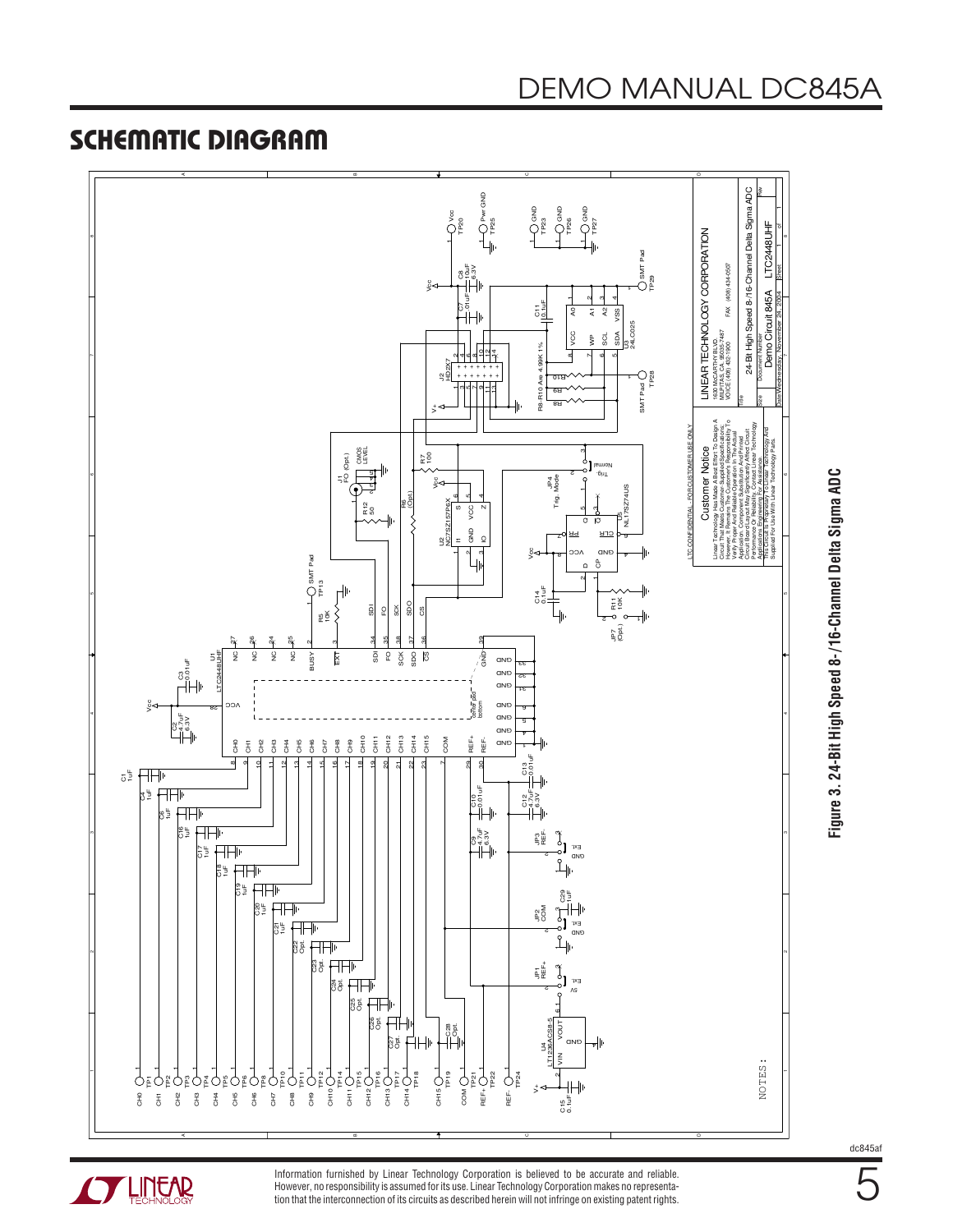DEMO MANUAL DC845A

#### DEMONSTRATION BOARD IMPORTANT NOTICE

Linear Technology Corporation (LTC) provides the enclosed product(s) under the following **AS IS** conditions:

This demonstration board (DEMOBOARD) kit being sold or provided by Linear Technology is intended for use for **ENGINEERINGDEVELOPMENT OR EVALUATION PURPOSES ONLY** and is not provided by LTC for commercial use. As such, the DEMO BOARD herein may not be complete in terms of required design-, marketing-, and/or manufacturing-related protective considerations, including but not limited to product safety measures typically found in finished commercial goods. As a prototype, this product does not fall within the scope of the European Union directive on electromagnetic compatibility and therefore may or may not meet the technical requirements of the directive, or other regulations.

If this evaluation kit does not meet the specifications recited in the DEMO BOARD manual the kit may be returned within 30 days from the date of delivery for a full refund. THE FOREGOING WARRANTY IS THE EXCLUSIVE WARRANTY MADE BY THE SELLER TO BUYER AND IS IN LIEU OF ALL OTHER WARRANTIES, EXPRESSED, IMPLIED, OR STATUTORY, INCLUDING ANY WARRANTY OF MERCHANTABILITY OR FITNESS FOR ANY PARTICULAR PURPOSE. EXCEPT TO THE EXTENT OF THIS INDEMNITY, NEITHER PARTY SHALL BE LIABLE TO THE OTHER FOR ANY INDIRECT, SPECIAL, INCIDENTAL, OR CONSEQUENTIAL DAMAGES.

The user assumes all responsibility and liability for proper and safe handling of the goods. Further, the user releases LTC from all claims arising from the handling or use of the goods. Due to the open construction of the product, it is the user's responsibility to take any and all appropriate precautions with regard to electrostatic discharge. Also be aware that the products herein may not be regulatory compliant or agency certified (FCC, UL, CE, etc.).

No License is granted under any patent right or other intellectual property whatsoever. **LTC assumes no liability for applications assistance,**  customer product design, software performance, or infringement of patents or any other intellectual property rights of any kind.

LTC currently services a variety of customers for products around the world, and therefore this transaction **is not exclusive**.

**Please read the DEMO BOARD manual prior to handling the product**. Persons handling this product must have electronics training and observe good laboratory practice standards. **Common sense is encouraged**.

This notice contains important safety information about temperatures and voltages. For further safety concerns, please contact a LTC applica tion engineer.

Mailing Address:

Linear Technology 1630 McCarthy Blvd. Milpitas, CA 95035

Copyright © 2004, Linear Technology Corporation